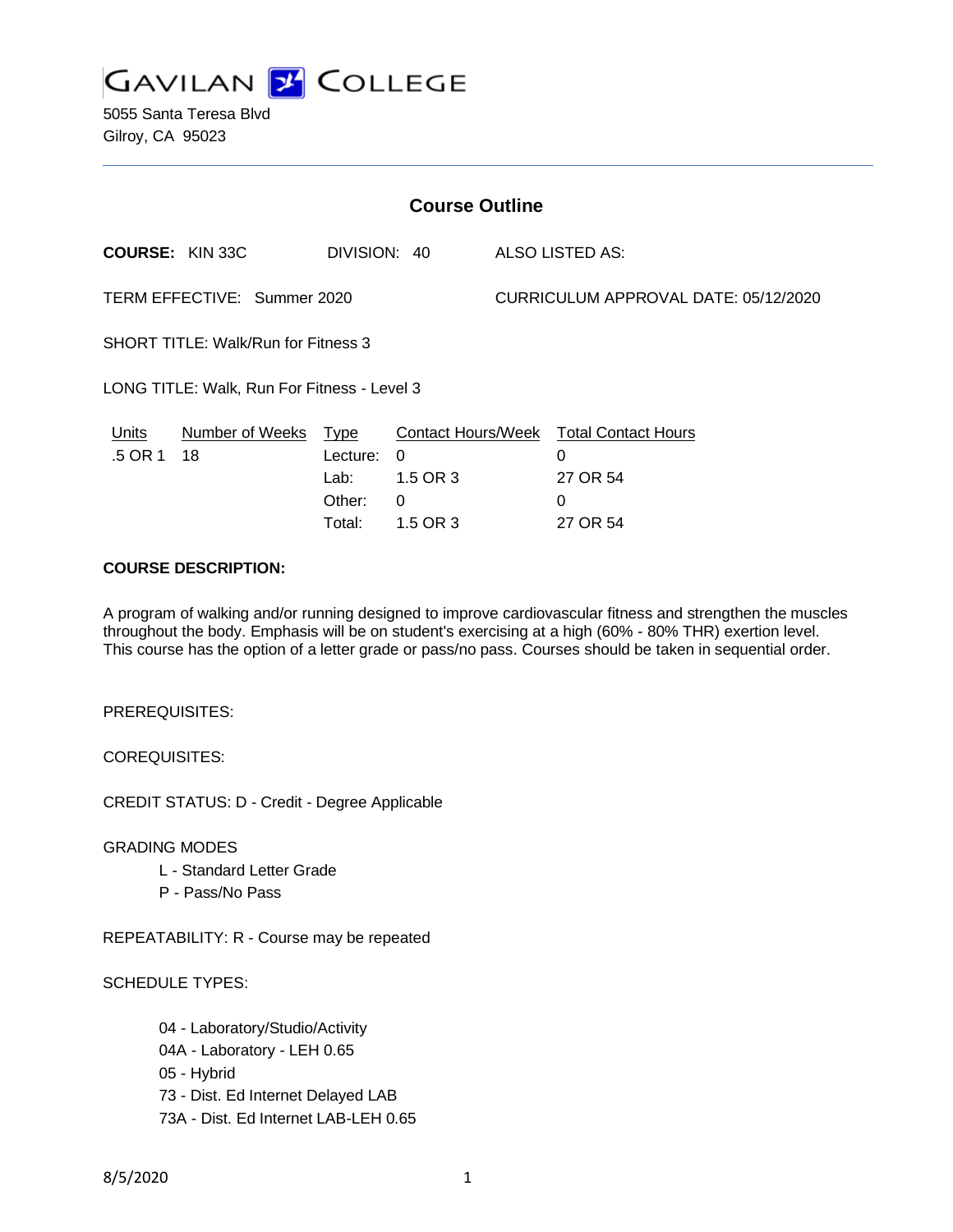# **STUDENT LEARNING OUTCOMES:**

1. The student will be able to calculate their target heart rate, maintain a workout between 65% and 85% of their target heart rate zone, and chart their cardiovascular improvement.

Measure of assessment: Target heart rate work sheet, workout chart.

Year assessed, or planned year of assessment: 2018

Semester: Spring

2. Using the F.I.T.T.E. principle, the student will be able to increase levels of frequency, intensity and time, and use a minimum of two types of exercises in relationship to their Cardiovascular fitness.

Measure of assessment: Demonstration, Discussion

Year assessed, or planned year of assessment: 2018

## **CONTENT, STUDENT PERFORMANCE OBJECTIVES, OUT-OF-CLASS ASSIGNMENTS**

Curriculum Approval Date: 05/12/2020

1.5 - 3 Hours

CONTENT: Introduction to class, including course syllabus, course expectations, grading and attendance policies. Appropriate attire will be discussed. Fitness assessment will be conducted (Step Test).

SPO: Students will participate in fitness assessment

4.5 - 9 Hours

Content: Teach students how to take pulse. Teach students how to determine Resting Heart Rate (RHR) and calculate Target Heart Rate (THR) (Karvonen Formula). Walking and jogging techniques will be reviewed. Students will be able to view proper walking and jogging techniques through video on the course shell. Discuss the importance of stretching as a warm-up and cool-down. Explain the benefits of stretching both before and after exercising and demonstrate a variety of stretches and distinguish what is a static stretch and what is a dynamic stretch. Start workouts with timed walks to work on taking heart rate and calculating heart rate to determine proper intensity. Work at a high exertion level (60% - 80% of THR). Fitness levels will determine beginning intensity for students. Introduce FITTE principles: Frequency, Intensity, Time, Type, and Enjoyment. Start a fitness log to track all workouts.

SPO: Students will determine their RHR and calculate their THR. Students will demonstrate the basic walking and jogging techniques introduced. Students will demonstrate proper stretches for warm-up and cool-down. Students will name the FITTE principles. Students will participate in a variety of walking/jogging routines. Students will write down workouts in their fitness log. Students will become more efficient in their walking and/or jogging techniques.

#### 4.5 - 9 Hours

Content: Continue discussion on the FITTE principles and how they can be used and the definition of each principle. Presentation on the benefits/value of exercising on a regular basis and how the exercise they are performing could be incorporated into their lifelong activities. Students will go through a variety of workouts that will use portions of the FITTE principle. For example, during one workout, the students will increase the intensity of the workout, but not the time or distance. The next workout, the students may increase the time they continually workout, but decrease the intensity. Distance will play a factor in both of those types of workouts. Introduce the Five components of physical fitness.

SPO: Students will continue to monitor their THR and log all workouts in their fitness logs. Students will be able to explain the FITTE principles. They will discuss the benefits of exercise and explain how they could incorporate exercises utilized in this class into their lifelong activities. Students will participate in a variety of walking/jogging routines. Students will list the five components of physical fitness.

#### 3 - 6 Hours

Content: Continue walking/jogging routines which contain a proper warm-up/activity/cool-down phase. Increase workout intensities to get to their target (80% of THR) at least one time a week. Complete a midterm fitness assessment. We will do the step test and a 1 1/2 mile walk/jog test on the track (Cooper Test).

SPO: Students will continue to monitor their THR and log all workouts in their fitness logs. Students will participate in a variety of walking/jogging routines. Students will do a mid-term fitness assessment test.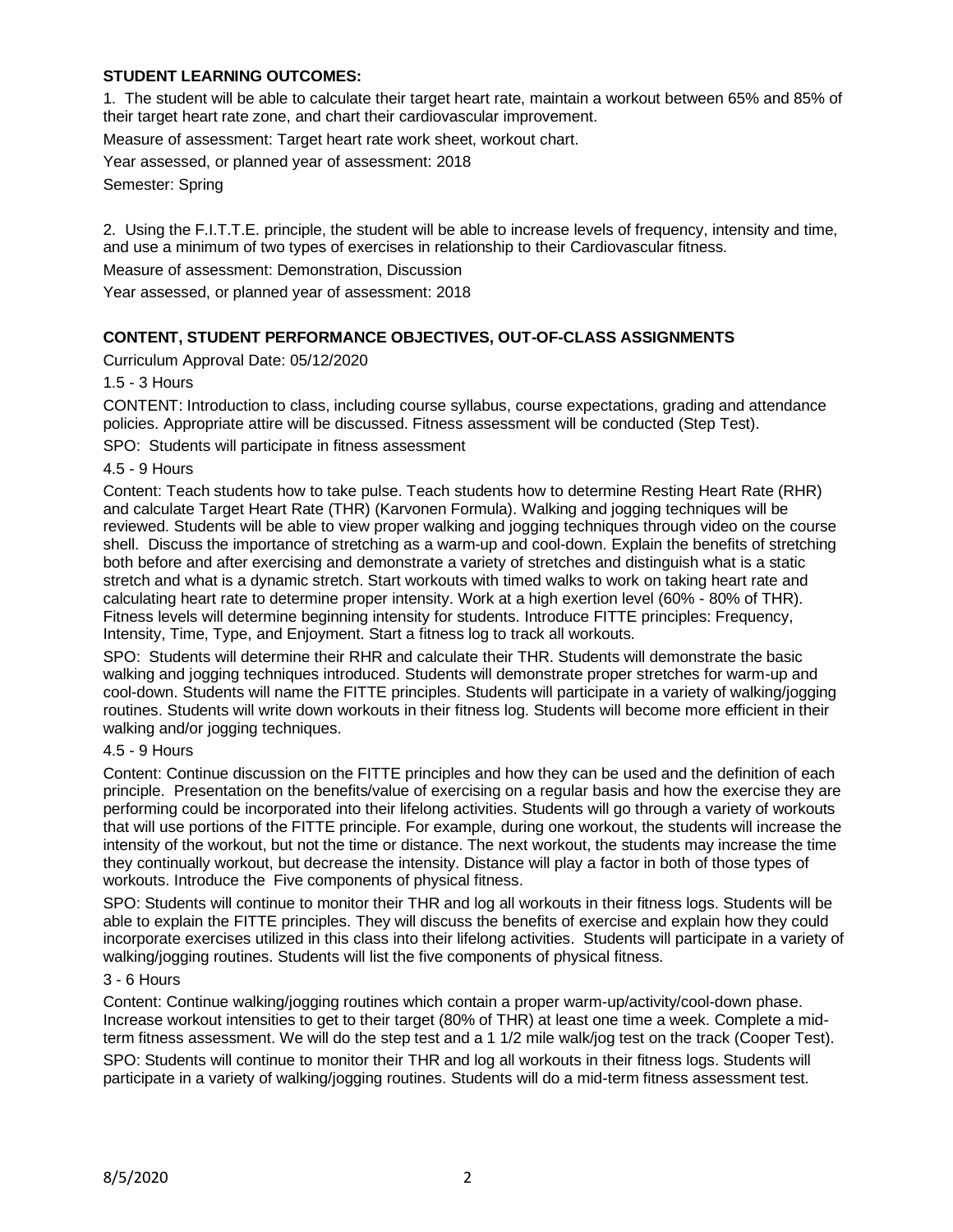## 3 - 6 Hours

Content: Continue walking/jogging routines which contain a proper warm-up/activity/cool-down phase. Increase workout intensities to get to their target (80% of THR) at least twice a week. Workouts will now increase in Intensity, Time and Distance during class. Continue discussion on the Five components of physical fitness and how they can be used in their fitness program.

SPO: Students will continue to monitor their THR and log all workouts in their fitness logs. Students will participate in a variety of walking/jogging routines. The Student will be able to list and describe the Five components of physical fitness and apply them to their fitness program.

#### 3 - 6 Hours

Content: Continue walking/jogging routines which contain a proper warm-up/activity/cool-down phase. Increase workout intensities to get to their target (80% of THR) at least three times a week. Increase all area's of the FITTE principles. Workouts will continue to increase in Intensity, Time and Distance during class. They Type of activities performed in class will also change. Students who were strickly walkers will be asked to start to slow jog in small intervals. Joggers will be asked to increase intensity (pace) in small intervals. Students will be asked to log a 3rd day into their fitness logs. Presentation on the benefits of proper Nutrition (Fats-Carbs-Protien) and the value of proper nutrition can play an important role in everyday overall health.

SPO: Students will continue to monitor their THR and log all workouts in their fitness logs. Students will participate in a variety of walking/jogging routines. Students will discuss the benefits of proper Nutrition and explain how it is important to their everyday overall health.

#### 3 - 6 Hours

Content: Continue walking/jogging routines which contain a proper warm-up/activity/cool-down phase. Increase workout intensities to get to their target (80% of THR) at least four times a week. Increase all area's of the FITTE principles. Workouts will continue to increase in Intensity, Time, Distance, and Type during class. Students will be asked to log a 4th day into their fitness logs.

SPO: Students will continue to monitor their THR and log all workouts in their fitness logs. Students will participate in a variety of walking/jogging routines.

#### 3 - 6 Hours

Content: Continue walking/jogging routines which contain a proper warm-up/activity/cool-down phase. Increase workout intensities to get to their target (80% of THR) at least five times a week. Increase all area's of the FITTE principles. Workouts will continue to increase in Intensity, Time, Distance, and Type during class. Students will be asked to log a 5th day into their fitness logs.

SPO: Students will continue to monitor their THR and log all workouts in their fitness logs. Students will participate in a variety of walking/jogging routines. The student will be able to walk/jog a mile under 15 min.

2 Hours

Content: Final

## **METHODS OF INSTRUCTION:**

Discussion, demonstration, small group interaction

## **METHODS OF EVALUATION:**

Other methods of evaluation

Percent of total grade: 100.00 %

Evaluation will include written assignments, problem-solving assignments, skill demonstrations, performance examinations and written examinations.

## **REPRESENTATIVE TEXTBOOKS:**

No textbook required.